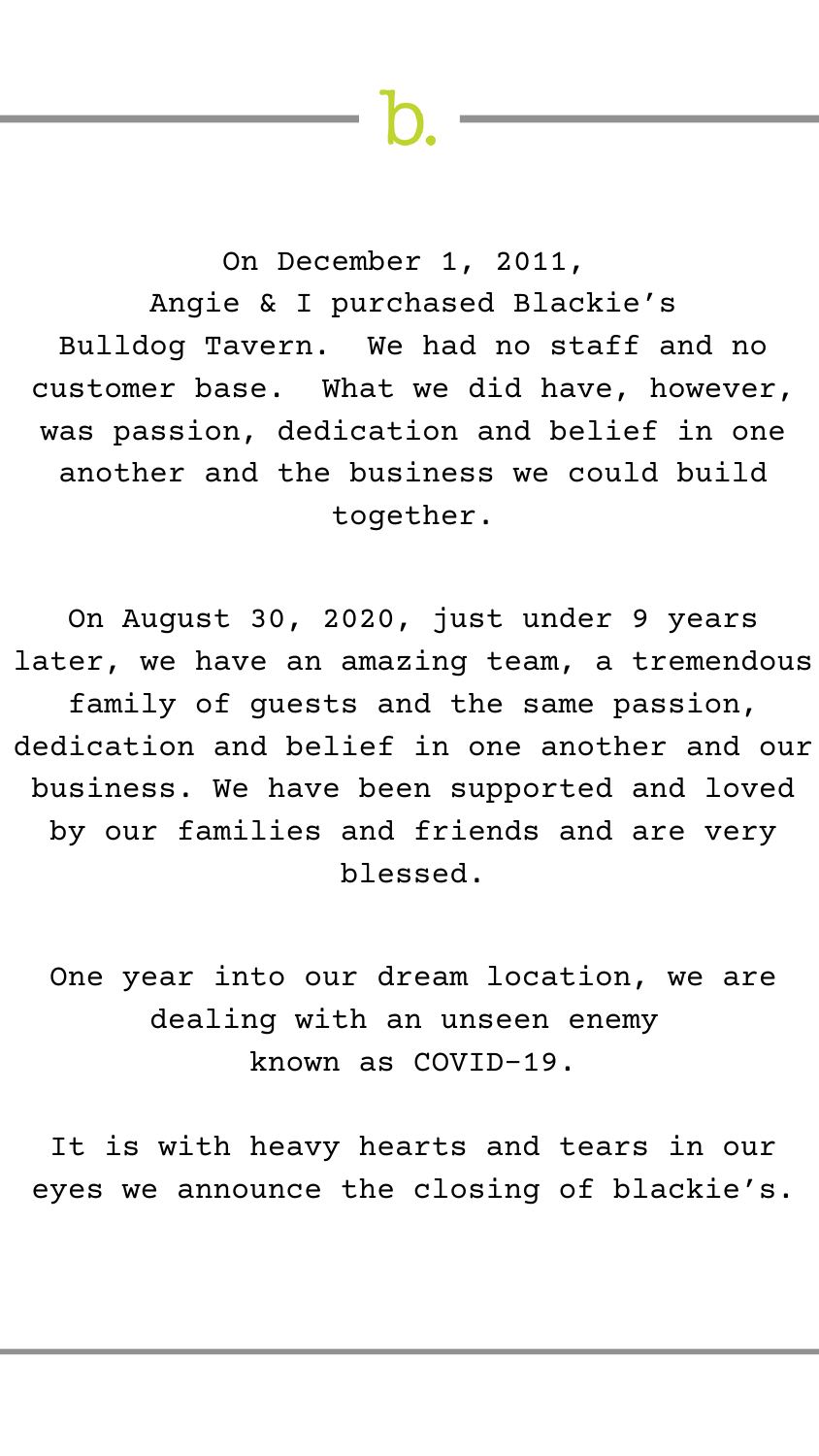We did our best to serve our blackie's family safely and with the same level of attention and care as always, but due to COVID restrictions, it has become impossible to maintain the levels we pride ourselves on and remain profitable. We are going to take a deep breath, sit back and wait until it is more feasible to operate to our standards.

To our blackie's regulars, you cannot imagine the immense sadness we felt welcoming you in these past few days and knowing we would not be seeing you again next week. We wanted to hug you. We wanted to thank you for your continued support and belief in us. We couldn't. We are sorry.

Our team has remained positive even as they faced such difficult working conditions. They have persevered, and we couldn't be prouder of them. Our blackie's family has fought as hard as they could to overcome the obstacles COVID-19 has placed in our path. The virus may have won the battle, but blackie's **will be back** to win the war.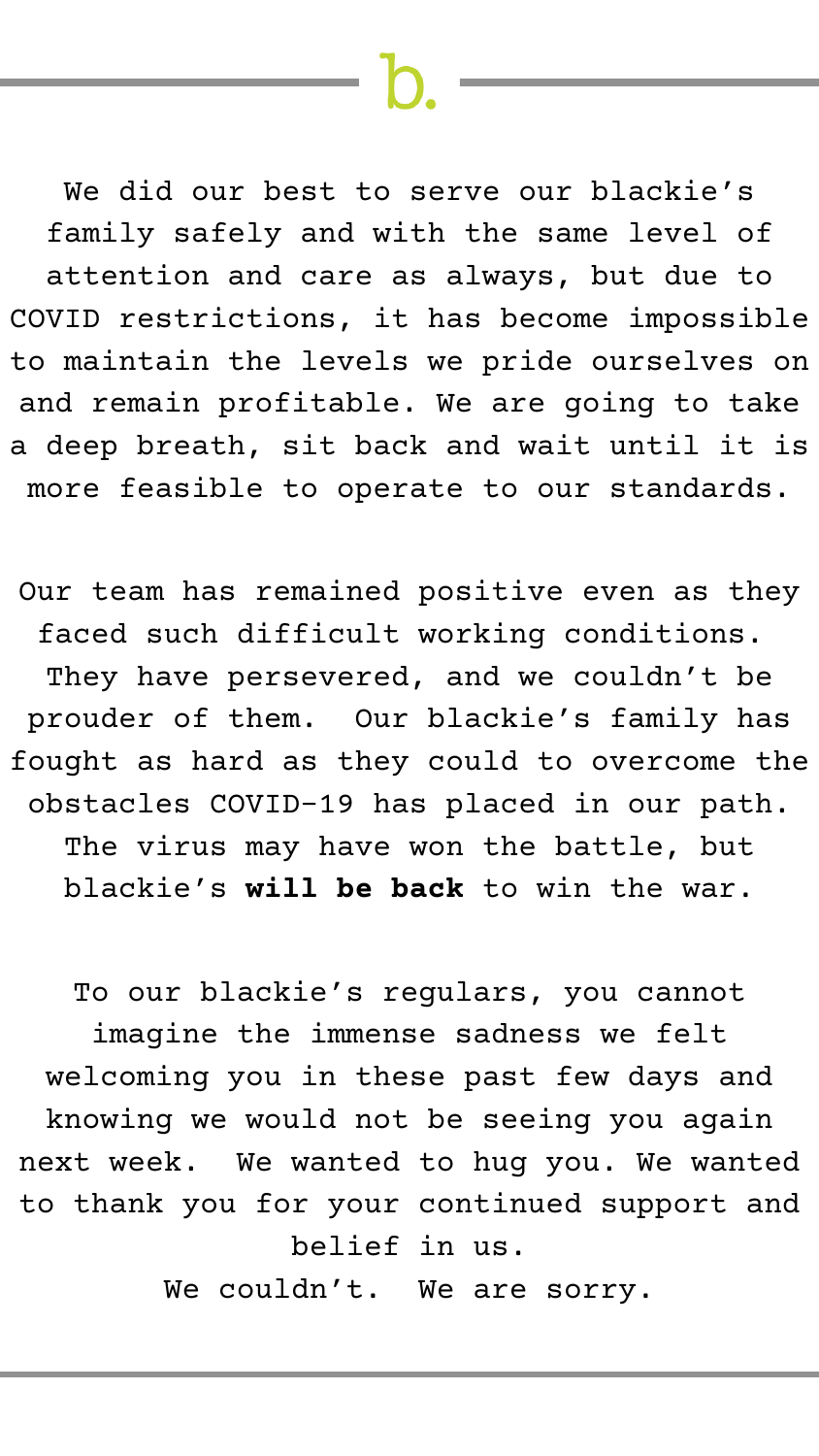We can, however, reassure you that we will be back and when we return it will still be the quality and creativity you have enjoyed with us all of these years... done with the love and appreciation we have for each and every one of you.

The virus can take a lot of things away from us, but it can't take our reputation, our heart or our love for this crazy industry. Our dreams were destroyed, but our spirits are not broken.

We are asking for your support and

understanding during this incredibly difficult time for our team and selves.

# We can't wait to welcome you back with open arms in our next chapter.

b. well J & A